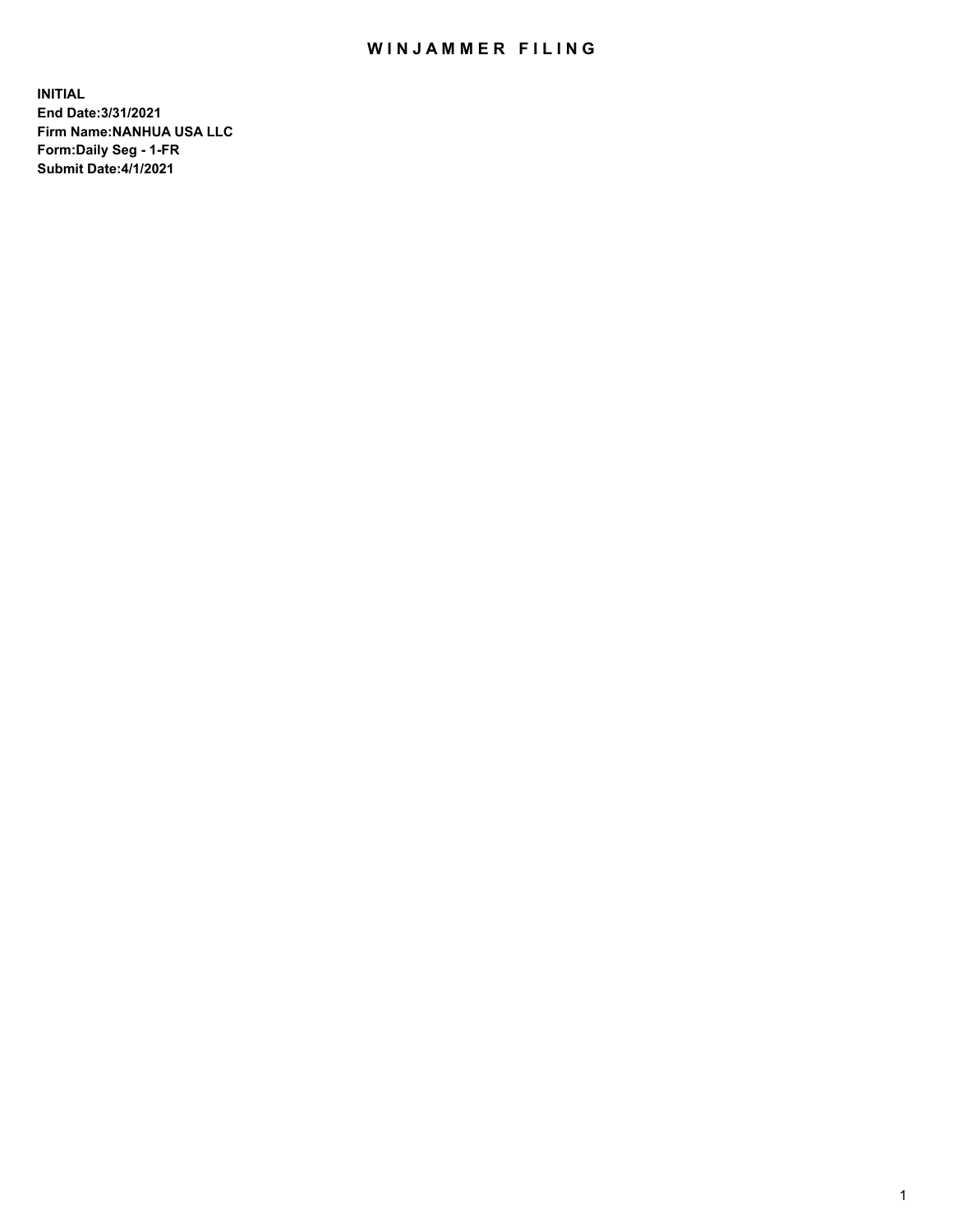## **INITIAL End Date:3/31/2021 Firm Name:NANHUA USA LLC Form:Daily Seg - 1-FR Submit Date:4/1/2021 Daily Segregation - Cover Page**

| <b>TRAILIO OF OUTIFUILY</b>                                                                                                                                                                                                                                                                             | <u><b>WINDAY OUT LES</b></u> 100101                                          |
|---------------------------------------------------------------------------------------------------------------------------------------------------------------------------------------------------------------------------------------------------------------------------------------------------------|------------------------------------------------------------------------------|
| <b>Contact Name</b>                                                                                                                                                                                                                                                                                     | <b>Kimberley Vercoe [0040]</b>                                               |
| <b>Contact Phone Number</b>                                                                                                                                                                                                                                                                             | $+1$ (312) 526-3930 [0060]                                                   |
| <b>Contact Email Address</b>                                                                                                                                                                                                                                                                            | Kimberley.Vercoe@nanhua-usa.<br>com [0065]                                   |
| FCM's Customer Segregated Funds Residual Interest Target (choose one):<br>a. Minimum dollar amount: ; or<br>b. Minimum percentage of customer segregated funds required:%; or<br>c. Dollar amount range between: and; or<br>d. Percentage range of customer segregated funds required between: % and %. | 3,500,000 [8930]<br>$0$ [8940]<br>$0$ [8950] 0 [8951]<br>$0$ [8960] 0 [8961] |
| FCM's Customer Secured Amount Funds Residual Interest Target (choose one):<br>a. Minimum dollar amount: ; or<br>b. Minimum percentage of customer secured funds required:%; or<br>c. Dollar amount range between: and; or<br>d. Percentage range of customer secured funds required between: % and %.   | 100,000 [8970]<br>$0$ [8980]<br>$0$ [8990] 0 [8991]<br>$0$ [9000] 0 [9001]   |
| FCM's Cleared Swaps Customer Collateral Residual Interest Target (choose one):<br>a. Minimum dollar amount: ; or<br>b. Minimum percentage of cleared swaps customer collateral required:% ; or<br>c. Dollar amount range between: and; or                                                               | $0$ [9010]<br>$0$ [9020]<br>$0$ [9030] 0 [9031]                              |

- 
- d. Percentage range of cleared swaps customer collateral required between:% and%. **0** [9040] **0** [9041]

Attach supporting documents

Name of Company **NANHUA USA LLC** [0010]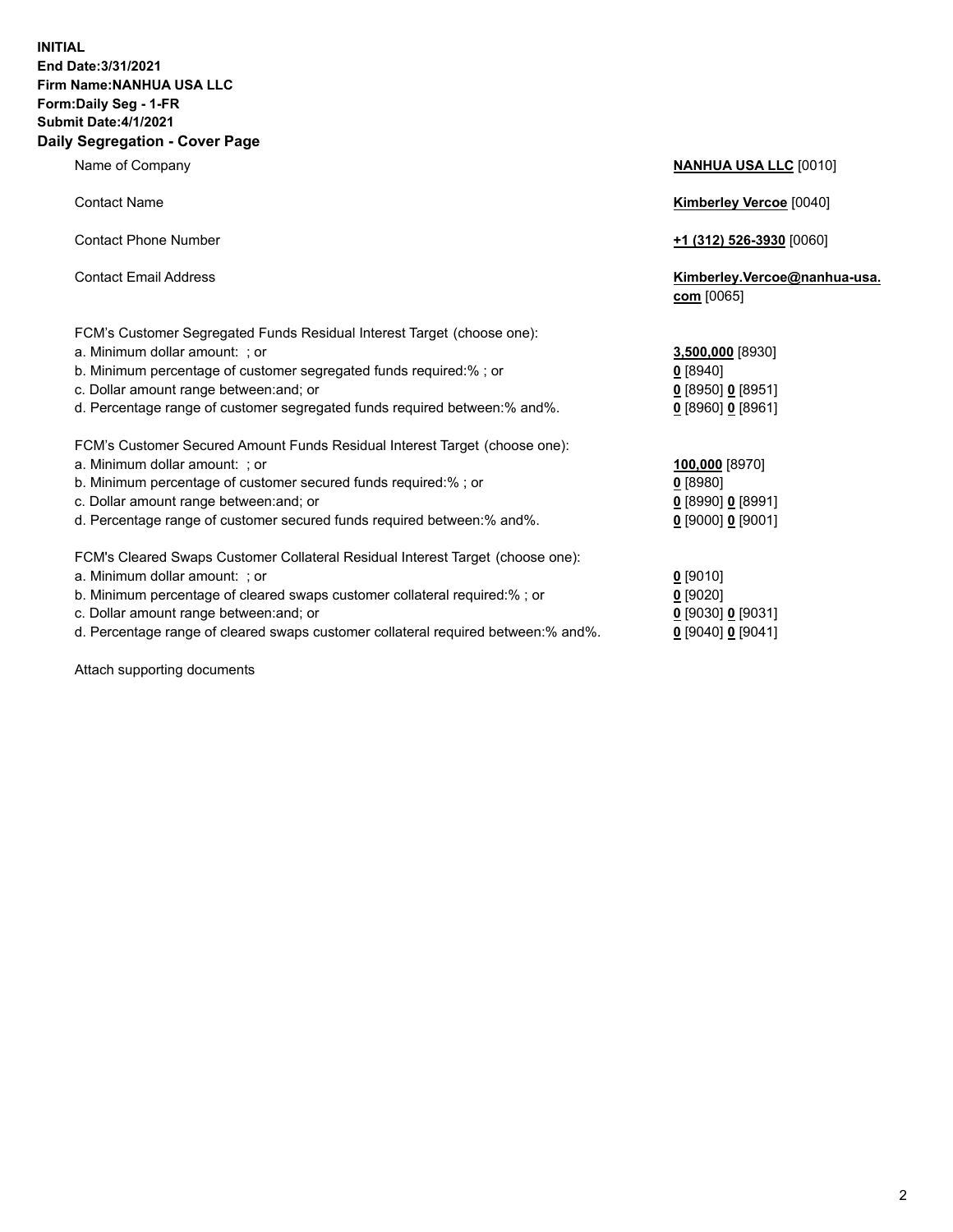## **INITIAL End Date:3/31/2021 Firm Name:NANHUA USA LLC Form:Daily Seg - 1-FR Submit Date:4/1/2021 Daily Segregation - Secured Amounts**

|     | Foreign Futures and Foreign Options Secured Amounts                                         |                         |
|-----|---------------------------------------------------------------------------------------------|-------------------------|
|     | Amount required to be set aside pursuant to law, rule or regulation of a foreign            | $0$ [5605]              |
|     | government or a rule of a self-regulatory organization authorized thereunder                |                         |
| 1.  | Net ledger balance - Foreign Futures and Foreign Option Trading - All Customers             |                         |
|     | A. Cash                                                                                     | 66,450 [5615]           |
|     | B. Securities (at market)                                                                   | $0$ [5617]              |
| 2.  | Net unrealized profit (loss) in open futures contracts traded on a foreign board of trade   | 18,602 [5625]           |
| 3.  | Exchange traded options                                                                     |                         |
|     | A. Market value of open option contracts purchased on a foreign board of trade              | $0$ [5635]              |
|     | B. Market value of open contracts granted (sold) on a foreign board of trade                | $0$ [5637]              |
| 4.  | Net equity (deficit) (add lines 1. 2. and 3.)                                               | 85,052 [5645]           |
| 5.  | Account liquidating to a deficit and account with a debit balances - gross amount           | $0$ [5651]              |
|     | Less: amount offset by customer owned securities                                            | $0$ [5652] $0$ [5654]   |
| 6   | Amount required to be set aside as the secured amount - Net Liquidating Equity              | 85,052 [5655]           |
|     | Method (add lines 4 and 5)                                                                  |                         |
| 7.  | Greater of amount required to be set aside pursuant to foreign jurisdiction (above) or line | 85,052 [5660]           |
|     | 6.                                                                                          |                         |
|     | FUNDS DEPOSITED IN SEPARATE REGULATION 30.7 ACCOUNTS                                        |                         |
| 1.  | Cash in Banks                                                                               |                         |
|     | A. Banks located in the United States                                                       | 356,443 [5700]          |
|     | B. Other banks qualified under Regulation 30.7                                              | 0 [5720] 356,443 [5730] |
| 2.  | <b>Securities</b>                                                                           |                         |
|     | A. In safekeeping with banks located in the United States                                   | $0$ [5740]              |
|     | B. In safekeeping with other banks qualified under Regulation 30.7                          | 0 [5760] 0 [5770]       |
| 3.  | Equities with registered futures commission merchants                                       |                         |
|     | A. Cash                                                                                     | $0$ [5780]              |
|     | <b>B.</b> Securities                                                                        | $0$ [5790]              |
|     | C. Unrealized gain (loss) on open futures contracts                                         | $0$ [5800]              |
|     | D. Value of long option contracts                                                           | $0$ [5810]              |
|     | E. Value of short option contracts                                                          | 0 [5815] 0 [5820]       |
| 4.  | Amounts held by clearing organizations of foreign boards of trade                           |                         |
|     | A. Cash                                                                                     | $0$ [5840]              |
|     | <b>B.</b> Securities                                                                        | $0$ [5850]              |
|     | C. Amount due to (from) clearing organization - daily variation                             | 0[5860]                 |
|     | D. Value of long option contracts                                                           | $0$ [5870]              |
|     | E. Value of short option contracts                                                          | $0$ [5875] 0 [5880]     |
| 5.  | Amounts held by member of foreign boards of trade                                           |                         |
|     | A. Cash                                                                                     | 60,952 [5900]           |
|     | <b>B.</b> Securities                                                                        | $0$ [5910]              |
|     | C. Unrealized gain (loss) on open futures contracts                                         | 18,602 [5920]           |
|     | D. Value of long option contracts                                                           | $0$ [5930]              |
|     | E. Value of short option contracts                                                          | 0 [5935] 79,554 [5940]  |
| 6.  | Amounts with other depositories designated by a foreign board of trade                      | $0$ [5960]              |
| 7.  | Segregated funds on hand                                                                    | $0$ [5965]              |
| 8.  | Total funds in separate section 30.7 accounts                                               | 435,997 [5970]          |
| 9.  | Excess (deficiency) Set Aside for Secured Amount (subtract line 7 Secured Statement         | 350,945 [5680]          |
|     | Page 1 from Line 8)                                                                         |                         |
| 10. | Management Target Amount for Excess funds in separate section 30.7 accounts                 | 100,000 [5980]          |
| 11. | Excess (deficiency) funds in separate 30.7 accounts over (under) Management Target          | 250,945 [5985]          |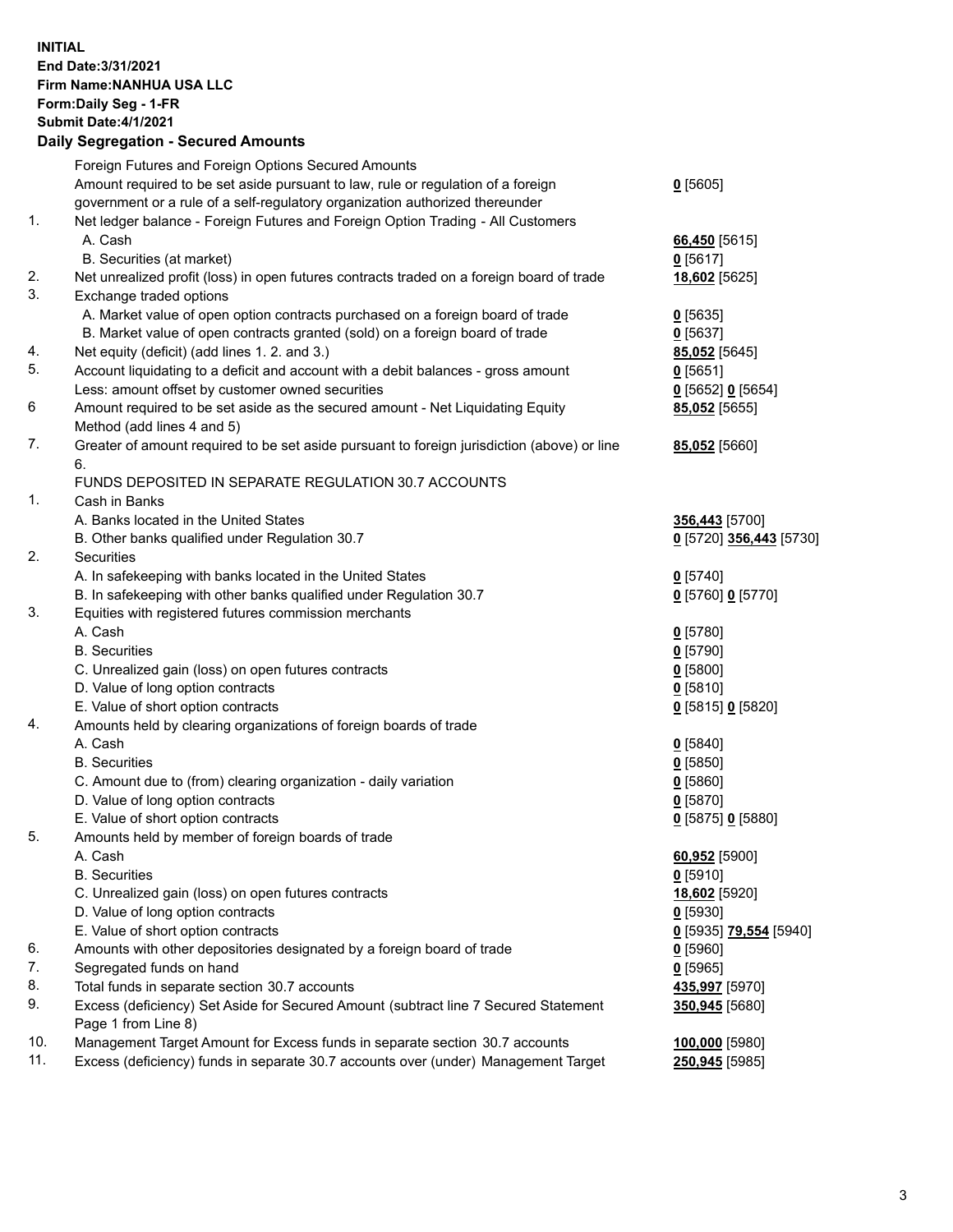| <b>INITIAL</b> | End Date: 3/31/2021<br>Firm Name: NANHUA USA LLC<br>Form: Daily Seg - 1-FR<br>Submit Date: 4/1/2021 |                              |
|----------------|-----------------------------------------------------------------------------------------------------|------------------------------|
|                | Daily Segregation - Segregation Statement                                                           |                              |
|                | SEGREGATION REQUIREMENTS (Section 4d(2) of the CEAct)                                               |                              |
| 1.             | Net ledger balance                                                                                  |                              |
|                | A. Cash                                                                                             | 114,894,273 [5000]           |
|                | B. Securities (at market)                                                                           | $0$ [5010]                   |
| 2.             | Net unrealized profit (loss) in open futures contracts traded on a contract market                  | -14,289,487 [5020]           |
| 3.             | Exchange traded options                                                                             |                              |
|                | A. Market value of open option contracts purchased on a contract market                             | 264,010 [5030]               |
|                | B. Market value of open option contracts granted (sold) on a contract market                        | $-1,410,256$ [5040]          |
| 4.             | Net Equity (deficit) (add lines 1, 2, and 3)                                                        | 99,458,540 [5050]            |
| 5.             | Accounts liquidating to a deficit and accounts with                                                 |                              |
|                | debit balances - gross amount                                                                       | $0$ [5060]                   |
|                | Less: amount offset by customer owned securities                                                    | 0 [5070] 0 [5080]            |
| 6.             | Amount required to be segregated (add lines 4 and 5)                                                | 99,458,540 [5090]            |
|                | FUNDS IN SEGREGATED ACCOUNTS                                                                        |                              |
| 7.             | Deposited in segregated funds bank accounts                                                         |                              |
|                | A. Cash                                                                                             | 28,847,629 [5100]            |
|                | B. Securities representing investment of customers' funds (at market)                               | $0$ [5110]                   |
|                | C. Securities held for particular customers or option customers in lieu of cash (at                 | $0$ [5120]                   |
|                | market)                                                                                             |                              |
| 8.             | Margins on deposit with derivatives clearing organizations of contract markets                      |                              |
|                | A. Cash                                                                                             | 83,612,957 [5130]            |
|                | B. Securities representing investment of customers' funds (at market)                               | $0$ [5140]                   |
|                | C. Securities held for particular customers or option customers in lieu of cash (at                 | $0$ [5150]                   |
| 9.             | market)<br>Net settlement from (to) derivatives clearing organizations of contract markets          |                              |
| 10.            | Exchange traded options                                                                             | -1,141,464 <sup>[5160]</sup> |
|                | A. Value of open long option contracts                                                              | 264,010 [5170]               |
|                | B. Value of open short option contracts                                                             | -1,410,256 <sup>[5180]</sup> |
| 11.            | Net equities with other FCMs                                                                        |                              |
|                | A. Net liquidating equity                                                                           | $0$ [5190]                   |
|                | B. Securities representing investment of customers' funds (at market)                               | $0$ [5200]                   |
|                | C. Securities held for particular customers or option customers in lieu of cash (at                 | $0$ [5210]                   |
|                | market)                                                                                             |                              |
| 12.            | Segregated funds on hand                                                                            | $0$ [5215]                   |
| 13.            | Total amount in segregation (add lines 7 through 12)                                                | 110,172,876 [5220]           |
| 14.            | Excess (deficiency) funds in segregation (subtract line 6 from line 13)                             | 10,714,336 [5230]            |
| 15.            | Management Target Amount for Excess funds in segregation                                            | 3,500,000 [5240]             |
| 16.            | Excess (deficiency) funds in segregation over (under) Management Target Amount                      | 7,214,336 [5250]             |
|                | <b>Excess</b>                                                                                       |                              |